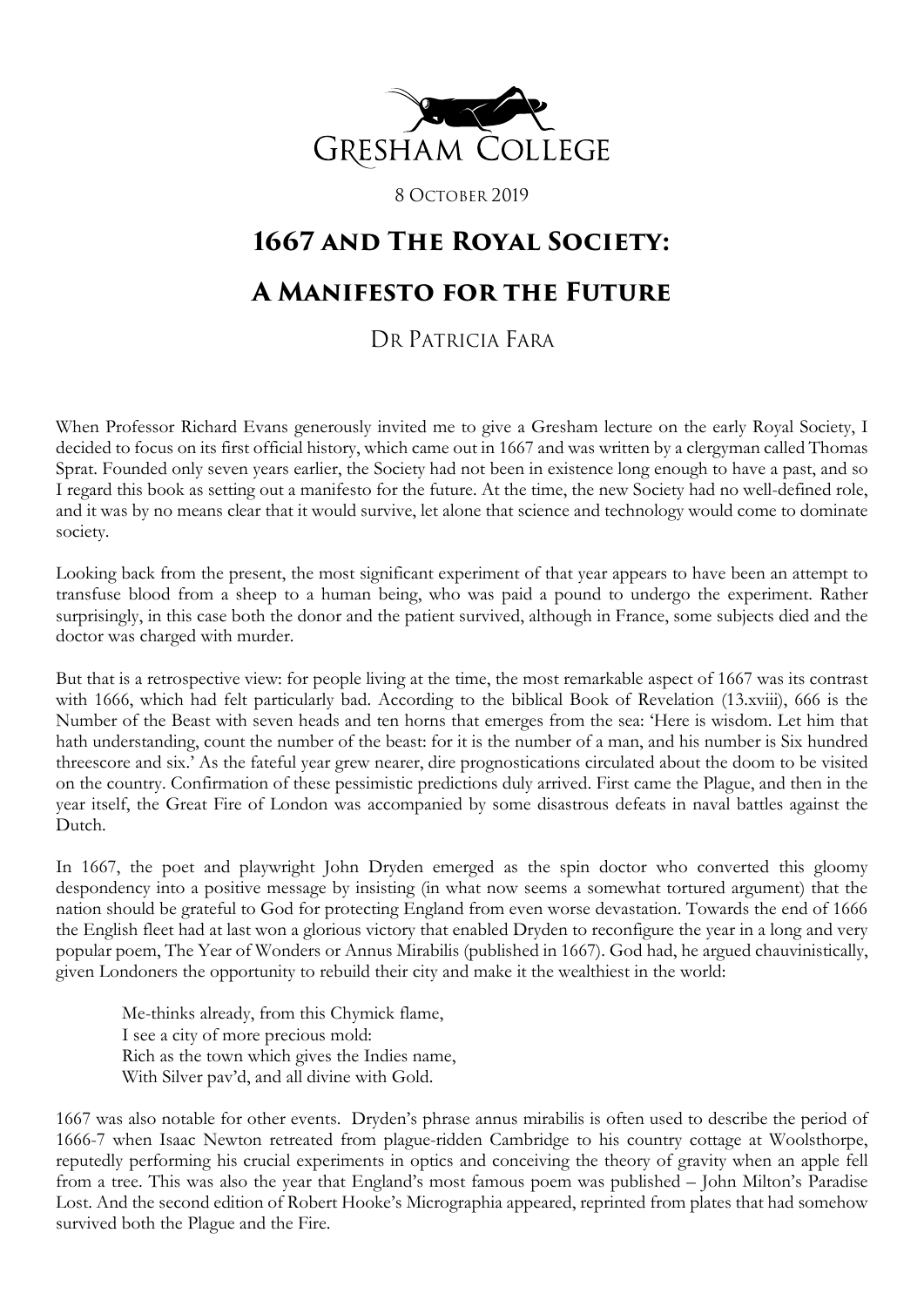

Sprat's History of the Royal Society is far less famous than any of those. Its structure reminds me of one of my favourite quotations, originally expressed by the Danish philosopher, Søren Kierkegaard: 'Life can only be understood backwards; but it must be lived forwards.' As a historian, my underlying aim has always been to look at the past in order to understand how we have reached the present – and the whole point of doing that is to improve the future. Sprat's strategy was similar. First, he gave his version of how the Society started, and then he reproduced what he felt to be the Society's most important research reports so far; finally, he boasted about how the Society's activities would benefit the entire country. Writing to impress potential patrons and deflect criticisms, he was more interested in advertising the potential benefits of the Society than in describing its achievements during its short period of existence. In retrospect, the Royal Society seems uniquely important, but acquiring knowledge for its own sake was not presented as its primary purpose.

Dividing up the past into neat periods – Restoration, Glorious Revolution, Enlightenment – makes history deceptively tidy, but personally I incline far more to narratives based on continuity and gradual change. After the disruptions stemming from the Civil War, Charles II landed at Dover in 1660 to reclaim the throne. This is often taken as a momentous event, but many of the policies he implemented had been initiated under the previous regime or borrowed from the Dutch. For historians of science, the German philosopher Jürgen Habermas has had an enormous influence on conceptualising the seventeenth and eighteenth centuries. According to his notion of 'the public sphere', there was a slow and uneven shift away from an older system based on rule by a narrow elite that operated in private and was characterised by a clear distinction between monarch and subjects, between the state and the people. Instead, as government became more democratic, new sites – theatres, newspapers, coffee houses, societies – were established where politics could be discussed, business deals be transacted, support be canvassed, opinions be formed. It was in this context that the Royal Society developed as a public forum where experiments could be witnessed, knowledge exchanged and projects hatched.

The origins of the Royal Society are debated, and its roots can be traced back to pre-Restoration London. Sprat was seeking to curry favour with Charles II, and so he promulgated a story of sudden birth under his influence. Sprat's History portrays the Society as the brainchild of royalist experimenters who had been based in Oxford while the king was abroad – men such as the chemist Robert Boyle, the anatomist Thomas Willis, the inventor Robert Hooke and the astronomer Christopher Wren, who only later became famous as an architect. After Wren was appointed Professor of Astronomy at Gresham College, his friends regularly visited him in London. On 28 November 1660, gathered in his rooms after his weekly lecture, they proposed setting up an experimental society. Two years later, it received its first Royal Charter.

However high their expectations may have been, the group had no way of foreseeing that their enthusiastic speculations at Gresham College would later be viewed as a key turning-point in the history of science and technology. They were laying ambitious plans for the future, but they were also concerned about the immediate problems of earning money, remaining politically safe and persuading sceptics that their style of research would yield dividends – both economic and factual. Monarchs awarded Charters for ventures combining private and public gain, but they needed to be renewed and could be revoked: the British Broadcasting Corporation is one of the few surviving examples. For years, the Royal Society's function remained unclear, its future survival uncertain. Should the Fellows set up a college, regulate inventions, aim to make a profit? Many such possibilities were proposed but abandoned.

Experimental investigations were far from prestigious, and one of the Society's major problems was mockery: Pepys reported that the king laughed at them 'for spending time only in weighing of ayre, and doing nothing else since they sat.' When it became clear that the initial spark of royal interest was fading and that no financial support would be forthcoming, the Fellows decided to generate some publicity and settled on Sprat, a rather stolid clergyman, to produce his History. Recruited for his writing skills rather than his scientific expertise or influential contacts, Sprat produced a narrative that was idiosyncratic and ambitious, but provides a fascinating insight into the Society's early aspirations.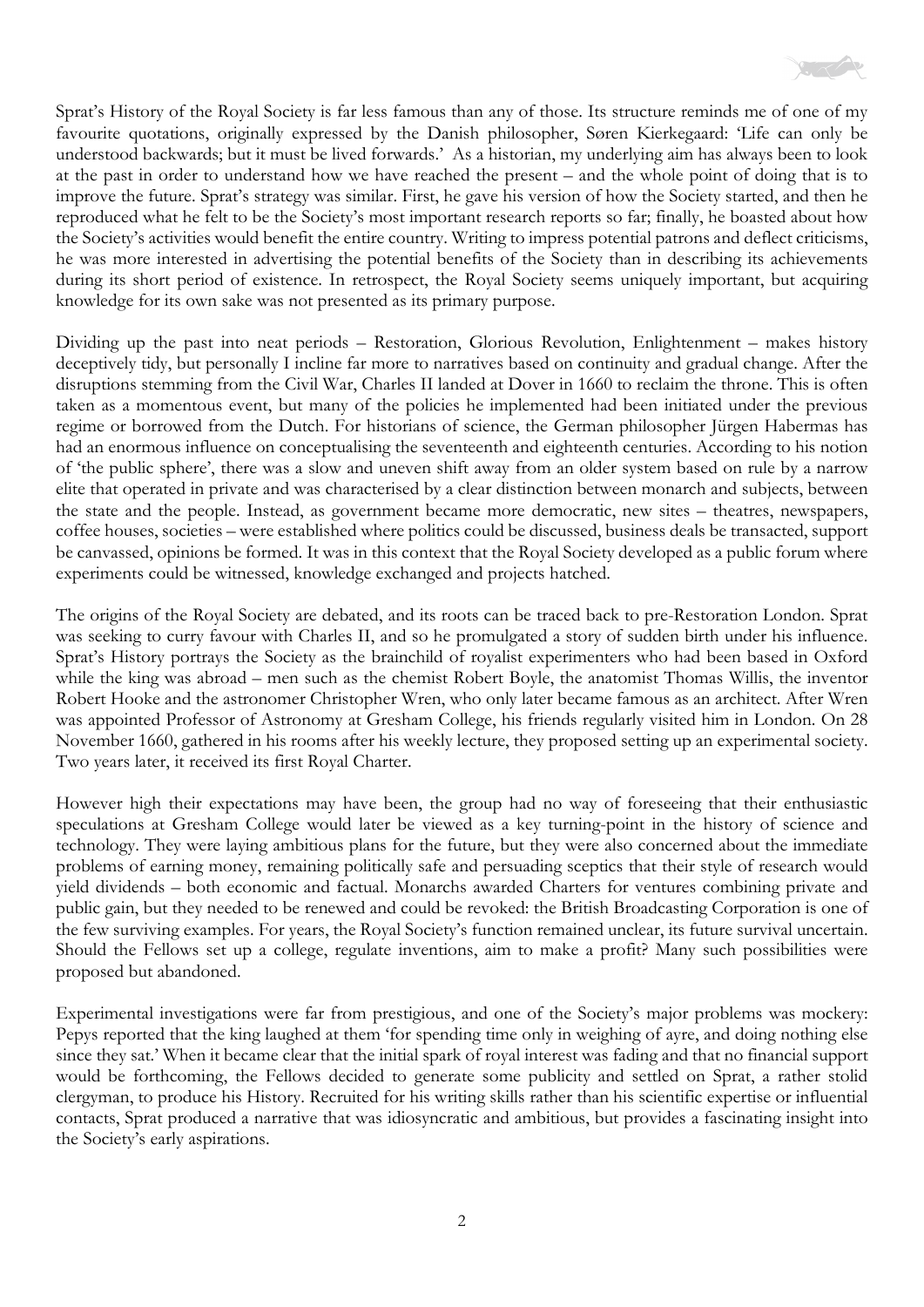

## **Science and Society**

The frontispiece of Sprat's History has been extensively analysed because, following Renaissance traditions, it encapsulates many of the book's core themes. In an unsuccessful bid to attract royal funding, the central focus is a bust of Charles II being crowned by the Goddess of Fame. The first President of the Royal Society, the mathematician William Brouncker, is on the king's right, but the more important figure is on the other side – Francis Bacon, who had died in 1626 but is here wearing his regalia as Lord Chancellor and was effectively the new Society's patron saint. Sprat's book was a Baconian exposition. He repeatedly emphasised the revolutionary nature of the new experimental approach, its superiority to the dry logical methods practised in the universities, and its value for improving daily life without detracting from religious commitment. In a verse introduction, the royalist poet Abraham Cowley deployed biblical imagery to celebrate Bacon for leading the Fellows out of an Aristotelian wilderness:

From these and all long Errors of the way, In which our wandring Prædecessors went… Bacon, like Moses, led us forth at last…

After his enforced retirement from political power, Bacon planned to write a six-part work called the Great Instauration, which would provide a blueprint for revolutionising scholarship. He is particularly famous for the aphorism 'Knowledge is power', although the closest he came to formulating it explicitly is in the epigraph for the preface of the Great Instauration: '…a way must be opened for the human understanding entirely different from any hitherto known…in order that the mind may exercise over the nature of things the authority which properly belongs to it.' The only book of the six he managed to finish was the New Organon (1620), an attack on the original Organum by Aristotle, which was still standard on university syllabuses. Bacon's central argument was that instead of relying on logic and tradition, philosophers should make observations of the natural world and build up theories by induction. His frontispiece showed ships travelling to and from the Americas, leaving behind the mythical Pillars of Hercules, gateway to the security of classical knowledge and the well-charted Mediterranean. This image was reinforced by a tag from the book of Daniel: 'Many will travel and knowledge will be increased.'

As in many early scientific texts, there was a significant religious component to Bacon's arguments. Ever since humanity fell in the Garden of Eden, Bacon explained, our understanding has been clouded by preconceptions and false assumptions. To avoid such Idols of the Theatre, we should rely on what we can see, on what we can be sure is happening. As his great admirer Robert Hooke put it, '…even the forces of our own minds conspire to betray us… remedies can only proceed from the real, the mechanical, the experimental Philosophy…' Professor of Geometry at Gresham College, Hooke became the Curator of Experiments at the Royal Society in 1664, and was responsible for implementing its Baconian programme.

Sprat's frontispiece is packed with instruments stressing the significance of Baconian empiricism. The term 'scientific instruments' only emerged in the nineteenth century. Before that there were three types of instrument – mathematical, optical and philosophical – which were based on traditional divisions among skilled craft-workers. Mathematical instruments measured what could already be seen, and the multiple examples in this picture include a new type of pendulum clock and a glass spiral thermometer. In contrast, optical instruments – microscopes, telescopes – enabled people to perceive things that were previously invisible, while philosophical instruments, such as air pumps or (later) electrical machines, created a new and unnatural state.

As the Society's Curator of Experiments, Hooke worked on every type of instrument, inventing new ones and adapting older ones to provide more precise measurements. In 1667, he was particularly renowned for his optical innovations, especially the extraordinary drawings in Micrographia. That book ended by discussing a crater on the moon, but it opened with drawings of a needle, a full stop and a razor, designed to show that whereas human creations are flawed, God's world is perfect. My personal favourite shows an ant, which he complained 'was a creature, more troublesome to be drawn, than any of the rest.' Unable to pin it down by gluing its feet, he finally dropped it in some spirits, so his picture shows a drunken insect. Another of his tiny creatures, more familiar then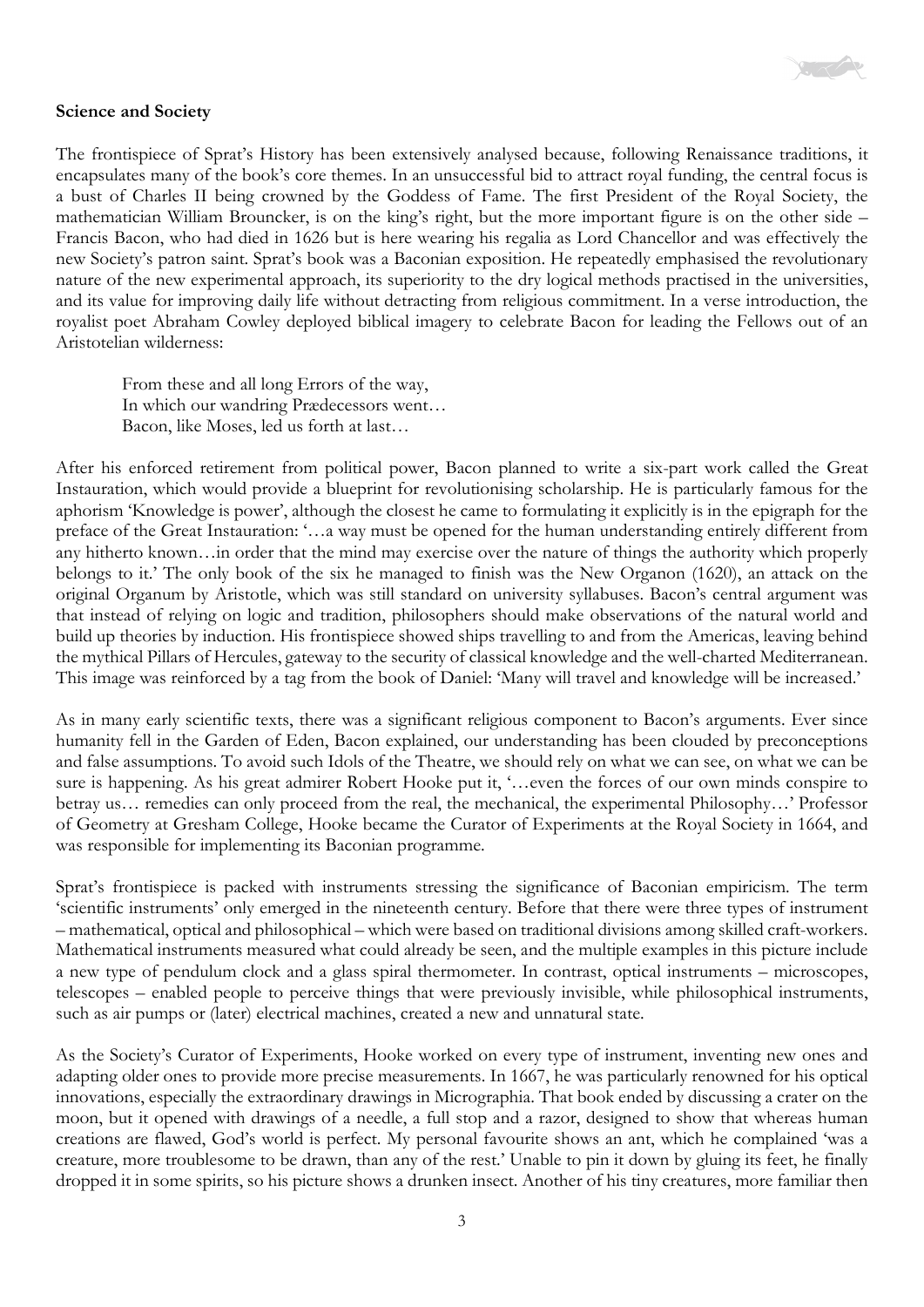than now, was a louse, which he drew holding one of his own hairs to give a sense of scale. Hooke wrote eloquently that 'it is troubled at nothing so much as at a man that scratches his head, as knowing that man is plotting and contriving some mischief against it.' His most virtuoso illustration was of a fly's eyes, showing the multiple reflections of his window reflected in each tiny facet; sadly, he never worked out that fleas were responsible for spreading plague.

The Royal Society was particularly proud of its large philosophical instrument, the air pump developed by Boyle and Hooke. Shown next to the king's head in Sprat's frontispiece, it created an artificial state of nature – or 'twisted the lion's tail', as Bacon had put it. This quintessentially Baconian instrument goes against the Aristotelian dictum that nature abhors a vacuum, and school children can still witness a candle going out, or a bell falling silent. In Joseph Wright's famous painting, An Experiment on A Bird In The Air Pump (1768), the travelling lecturer has his hand on the stop cock of an evacuated glass globe, which imprisons a precious white cockatoo. Exemplifying a philosopher's control over nature, he can choose whether the bird will live or die: as a Baconian experimenter, he believes that knowledge is power.

## **A Global Empire**

As well as emphasising that knowledge is power, Bacon also stressed the rewards of travel. Science is often romanticised as the abstract pursuit of pure knowledge, but the development of the early Royal Society was intimately linked with English imperialism, commercial activities and involvement in the international slave trade. In his History, Sprat compiled reports that he deemed to be particularly significant examples of the Royal Society's activities. The first that he listed was a questionnaire sent to a merchant in Batavia (Jakarta), who provided financially useful information about diamonds, giant tortoises, poisons, medicines and spices. He also included a paper giving instructions for making gunpowder and saltpetre – and one of the most prominent instruments in his frontispiece is a gun, apparently being pointed out by Bacon. The Society was actively engaged in ballistics research, although this one (probably a Kalthoff repeater) was not an experimental model, but was on sale commercially. At the time, guns were used not only as weapons, but also as diplomatic gifts or tokens of exchange. In Africa, the purchase price was roughly one gun per captive to ship across the Atlantic as a slave. The frontispiece also shows a clock that was designed to measure longitude and for which the Society filed patent rights. To test the clock, the fellows sent it out to West Africa with the king's naval troops who were fighting the Dutch. This was not a scientific expedition, but armed warfare to seize territory and consolidate English trade in gold and enslaved people.

Drawing a flattering comparison between Charles II and King Solomon, Sprat congratulated the restored monarch on improving the nation's financial situation 'with great vigour, by the Foundation of the Royal Company.' He was referring to the Company of Royal Adventurers Trading into Africa, which originated in 1660, the same year as the Royal Society. Rebranded in 1672 as the Royal African Company, it was already reaping huge profits by trading in gold, ivory and people. This company was, Sprat wrote sycophantically, 'the Twin-Sister of the Royal Society' to which 'we have reason as we go along, to wish all Prosperity. In both these Institutions begun together, our King has imitated the two most famous Works of the wisest of antient Kings: who at the same time sent to Ophir for Gold, and compos'd a Natural History, from the Cedar to the Shrub.'

The Company's arms showed the ancient symbol of a war elephant carrying a castle-like howdah on its back, while on either side the two supporters (a heraldic term) conformed to English stereotypes of fierce African chieftains. Most of the Royal Society's members would have been astonished to learn that the region was commercially flourishing, and that some African rulers worked in offices decorated with Dutch tapestries, Indian cloths and silverware made from New World ores. The entire region benefitted as its small independent kingdoms profited by trading with India, Brazil, Portugal and each other. But the economy rapidly deteriorated towards the end of the seventeenth century after Europeans introduced guns as a new form of currency to buy gold and human beings. In 1663, the Company's new Royal Charter gave it exclusive trading rights for people as well as material goods: '…shall for ever hereafter have use and enjoy all mines of gold and silver which are or shall be found in all or any the places above mentioned, and the whole entire and only trade [to those parts] for the buying and selling